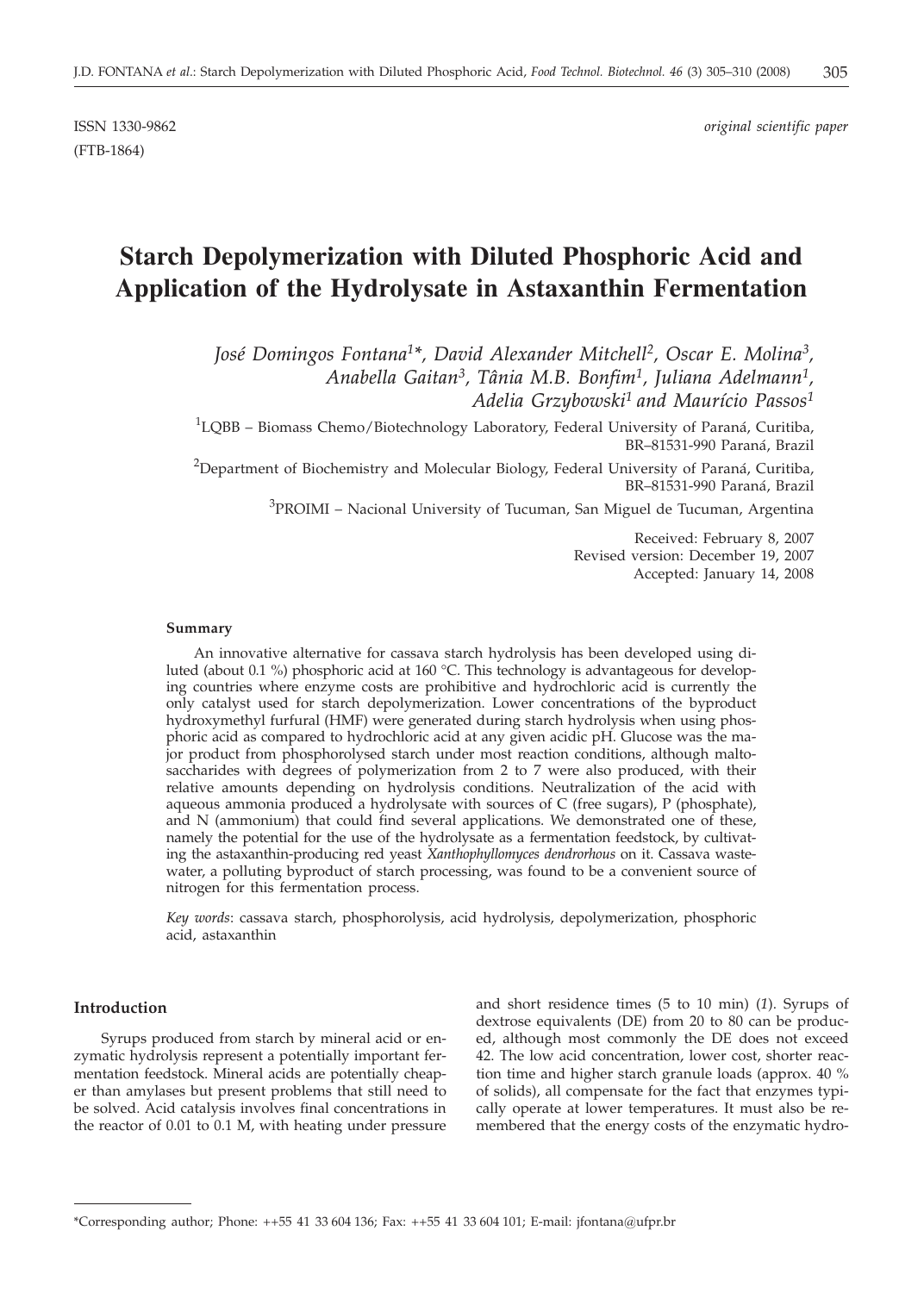lysis are not small since a previous gelatinization step is necessary.

Hydrochloric acid is the only mineral acid still used industrially for starch hydrolysis, but it presents several problems. Firstly, hydrochloric acid produces toxic fumes. Secondly, after neutralization, it is typically necessary to desalinate the syrup using high cost ion exchange resins. Thirdly, undesirable byproducts are produced even when syrups of an average DE are produced, since free glucose is converted to dehydration products such as hydroxymethylfurfural (HMF) and levulinic and formic acids, which can inhibit microbial growth in a subsequent fermentation step (*2*). From the industrial standpoint, the situation is even more complicated since, despite extensive washing, some residual protein and fat remain attached to the granules. These react with HCl to produce coloured byproducts such as bitter Maillard compounds, the removal of which brings additional costs.

Use of phosphoric acid rather than hydrochloric acid presents several possible advantages. Firstly, phosphoric acid is non-volatile and therefore safer to handle. Secondly, preliminary studies have indicated that byproduct formation is reduced (*1*). Thirdly, when concentrated sugar syrups (40 % of solids) are diluted on addition to foods or beverages, the phosphoric acid concentration falls to values as low as 0.01 to 0.05 %, giving a pleasant taste of acidity at pH values around 3.0. Finally, if the hydrolysate is to be used in a subsequent fermentation step, there is no need to eliminate the phosphoric acid. In fact, neutralization with ammonia leads to ammonium phosphate, a convenient supplement for growth. Taken together, these various considerations have the potential to compensate for the fact that phosphoric acid is about twice as expensive as hydrochloric acid.

Development of a starch hydrolysis process based on phosphoric acid and its application in the production of syrups from cassava starch would be of particular importance for developing countries in tropical and subtropical climates, for two reasons: firstly, cassava crops have high yields in these climates and, secondly, starch processing is typically an important economic activity in these countries. For example, in the Brazilian state of Paraná, which contributed around 2 % of the estimated world production of  $203 \cdot 10^6$  tonnes of cassava in 2005 (FAOSTAT DataBase of the United Nations Food and Agricultural Organization), the company Indemil produces more than 50 000 tonnes of glucose-enriched syrups annually from cassava starch, in a process that uses hydrochloric acid.

Cassava starch has a high amylopectin content of 83 % and, consequently, debranching enzymes must be added in order to achieve reasonable hydrolysis rates in the enzymatic process. Furthermore, cassava amylopectin has a natural content of phosphate of around 0.5  $\%$ , occurring mainly at the C6 primary alcoholic group of the anhydroglucosyl units, and this can interfere with enzymatic hydrolysis. Such problems and the disadvantages of hydrolysis with hydrochloric acid can both be avoided by using phosphoric acid to hydrolyze cassava starch.

Given that the conditions of pH and temperature for cassava starch hydrolysis by phosphoric acid have not been well investigated (*1*), the aim of the current work is to optimize phosphorolysis of cassava starch to produce a syrup rich in glucose, maltose and short maltosaccha-

rides, while minimizing the production of undesirable byproducts. To demonstrate its potential as the basis of a culture medium, the hydrolysate was used for the production of the oxycarotenoid astaxanthin by the basidiomycetous red yeast *Xanthophyllomyces dendrorhous*. This pigment, which has a market of over US\$500 million per year, is of interest to the aquaculture and poultry industries since, when incorporated into the diet, it leads to a darker red colouring of the flesh of the animal (*3–6*). It has previously been produced in media based on raw sugar cane juice and urea (*7*). However, sugar cane is not available in all regions, and therefore it is interesting to explore its production on culture media derived from starch.

## **Materials and Methods**

#### *Cassava starch processing*

Cassava roots were peeled and finely crushed with excess water. The coarse suspension was filtered through double cheesecloth. The filtrate was left to sediment, forming a thick white starch paste. The supernatant (cassava wastewater, CWW or 'manipueira') was then decanted. Samples of both starch paste and CWW were oven-dried to calculate the dry solids. The final dry solids content of the remaining paste was then adjusted to 30 % (g per 100 mL of solution) and aqueous phosphoric acid was added to give final pH values from 1.15 to 3.75. This suspension was heated and pressurized in a steel reactor at gauge pressures from 1 bar (120 °C) up to 7 bar (175  $^{\circ}$ C), for the stated holding time.

The saccharide concentrations from duplicate samples were measured by HPLC using an HPX 87H Bio- -Rad column eluted with 8 mM sulphuric acid at a flow rate of 0.5 mL/min and at 65 °C, which also allows the detection of 5-hydroxymethylfurufural (HMF) and formic acid using diode array and refractive index detectors. The hydrolysis profile was also checked by thin layer chromatography (TLC) using silica-gel 60 chromatoplates from Merck, with acetone/acetonitrile/ethyl acetate/propanol/water (5:10:5:20:10) as the mobile phase. A second run was made with the same solvent system but using different proportions (5:30:5:30:10). Sugars were visualized with hot 1 % anisaldehyde in methanol/sulphuric acid (95:5). The fact that glucose was the only residual free sugar in the culture medium after 72 h was confirmed by treating the plate with glucose oxidase, peroxidase, phenol and 4-aminophenazone from a commercial glucose kit. HMF was quantified through its absorbance at 283 nm (*8*). The DE value was obtained by the sum of each individual sugar divided by its DP (degree of polymerization) from glucose (G1) to maltohexaose (G6). The standard errors for the replicate determinations were less than ±2 % for reducing sugars, less than  $\pm 3$  % for yeast biomass, and less than  $\pm 5$  % for astaxanthin.

# *Yeast and fermentation conditions for biomass and astaxanthin production*

*Xanthophyllomyces dendrorhous* (formerly *Phaffia rhodozyma;* strain 24202) was obtained from the American Type Culture Collection (ATCC) and maintained on yeast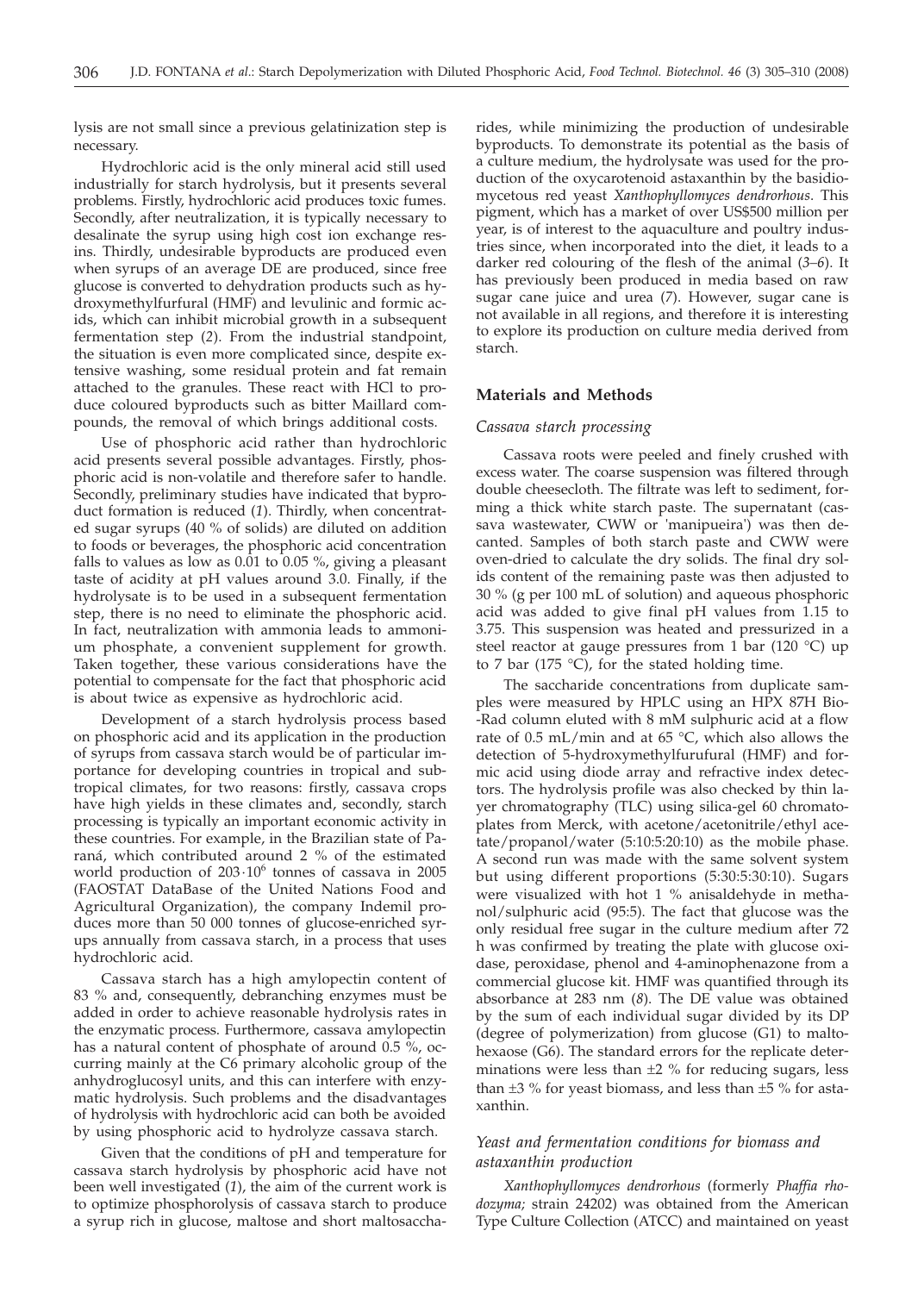malt agar. The hot phosphoric acid hydrolysate was filtered through four layers of cheese cloth, diluted to 4.0 or 6.5 % (by mass per volume) dry solids, neutralized with aqueous ammonia to pH=5.5 and supplemented with nitrogen sources: yeast extract, lyophilized cassava wastewater or ammonium nitrate. Each 125-mL Erlenmeyer flask received 25 mL of medium, was autoclaved at 121 °C for 15 min and, after cooling, was inoculated with a fresh culture of *X. dendrorhous* in order to obtain an initial absorbance of 0.25 measured at 650 nm. The flasks were incubated on a rotary shaker at 150 rpm for 6 days at 25 °C. Note that this temperature was chosen on the basis of preliminary experiments that showed slightly higher biomass yields in relation to cultivation at 22 °C, without compromising the astaxanthin content.

Cells were harvested by centrifugation, washed with cold water and lyophilized to obtain the dry mass. The intracellular oxycarotenoids were extracted from dried cells (100 mg) with 24 mL of a mixture of dimethyl sulphoxide/acetone/ethyl ether (2:12:10 by volume). The crude extract was then partitioned against 0.9 % sodium chloride (10 mL). The carotenoids in the upper organosolvent layer were measured by HPLC with a  $5 \mu m$ ,  $25$ cm´4.6 mm Supelcosil LC-18 (Supelco) column operated isocratically with a mixture of chloroform/acetonitrile/ water (6:3.5:0.5).

## **Results and Discussion**

#### *Comparison of phosphoric and hydrochloric acids*

We compared cassava starch hydrolysis using phosphoric and hydrochloric acids at temperatures from 140 to 160 °C and pH values below 2.0. The holding time was kept at 5 min in order to minimize the amount of degradation products.

At 140 and 152  $°C$ , the efficiency of hydrolysis with hydrochloric acid was greater than that obtained under corresponding conditions with phosphoric acid; however, for both acids, the DE obtained was lower than the desired value of 85, as demonstrated by the results for 152 °C in Table 1. At 160 °C, the desired DE was obtained with both acids: it was 85 at both pH=1.6 and pH=1.8 with hydrochloric acid and 83 at pH=1.4 with phosphoric acid (Fig. 1). Higher temperatures and lower pH values led to higher concentrations of HMF and formic acid. Their concentrations were almost always higher for hydrolysis with hydrochloric acid than for hydrolysis with phosphoric acid, as shown by the results for 152 °C in Table 1, confirming the advantage of using phosphoric acid. In the case of both hydrochloric and phos-



**Fig. 1.** Effect of pH on the hydrolysis of cassava starch by phosphoric acid (a) and hydrochloric acid (b) at the temperature of 160 °C (5 bar) during 10 min. Final concentrations of hydrolysis products and the final DE are shown. Key:  $(-x -)$  dextrose equivalents (DE),  $(\blacksquare)$  glucose,  $(\lozenge)$  maltose,  $(\square)$  maltotriose,  $(\bigcirc)$ maltotetraose and higher

phoric acids, significant concentrations of glucose, maltose and maltotriose were produced (Table 1).

## *Phosphoric acid hydrolysis at higher temperatures*

Given the higher DE obtained at 160 °C in the previous experiment, we investigated the possibility of using a longer holding time of 20 min at this temperature, and also at a higher temperature of 176 °C. Milder pH values of 2.0 to 3.2 were used in an attempt to minimize the production of degradation products.

Hydrolysis was best at pH values of 2.0 and 2.25 at 160 °C (Fig. 2). At these pH values the DE values obtained at 176 °C were relatively low, probably due to significant degradation of glucose caused by the combina-

Table 1. Concentrations of hydrolysis products and HMF produced during acid hydrolysis of cassava starch with hydrochloric and phosphoric acid, at pH=1.5 and 152  $\degree$ C (4 bar) with a holding time of 5 min

| Acid         | $\gamma$ (hydrolysis products)/(g/100 mL) |       |      |      |         |    |                        |
|--------------|-------------------------------------------|-------|------|------|---------|----|------------------------|
|              | G1                                        | G2    | G3   | G4   | $G5+G6$ | DE | $\gamma$ (HMF)/(mg/mL) |
| Hydrochloric | 10.43                                     | 10.02 | 9.54 | 5.08 | 4.02    | 52 | 0.185                  |
| Phosphoric   | 7.62                                      | 8.56  | 9.72 | 5.57 | 8.40    | 46 | 0.075                  |

G1=glucose, G2=maltose, G3=maltotriose, G4=maltotetraose, G5=maltopentaose, and G6=maltohexaose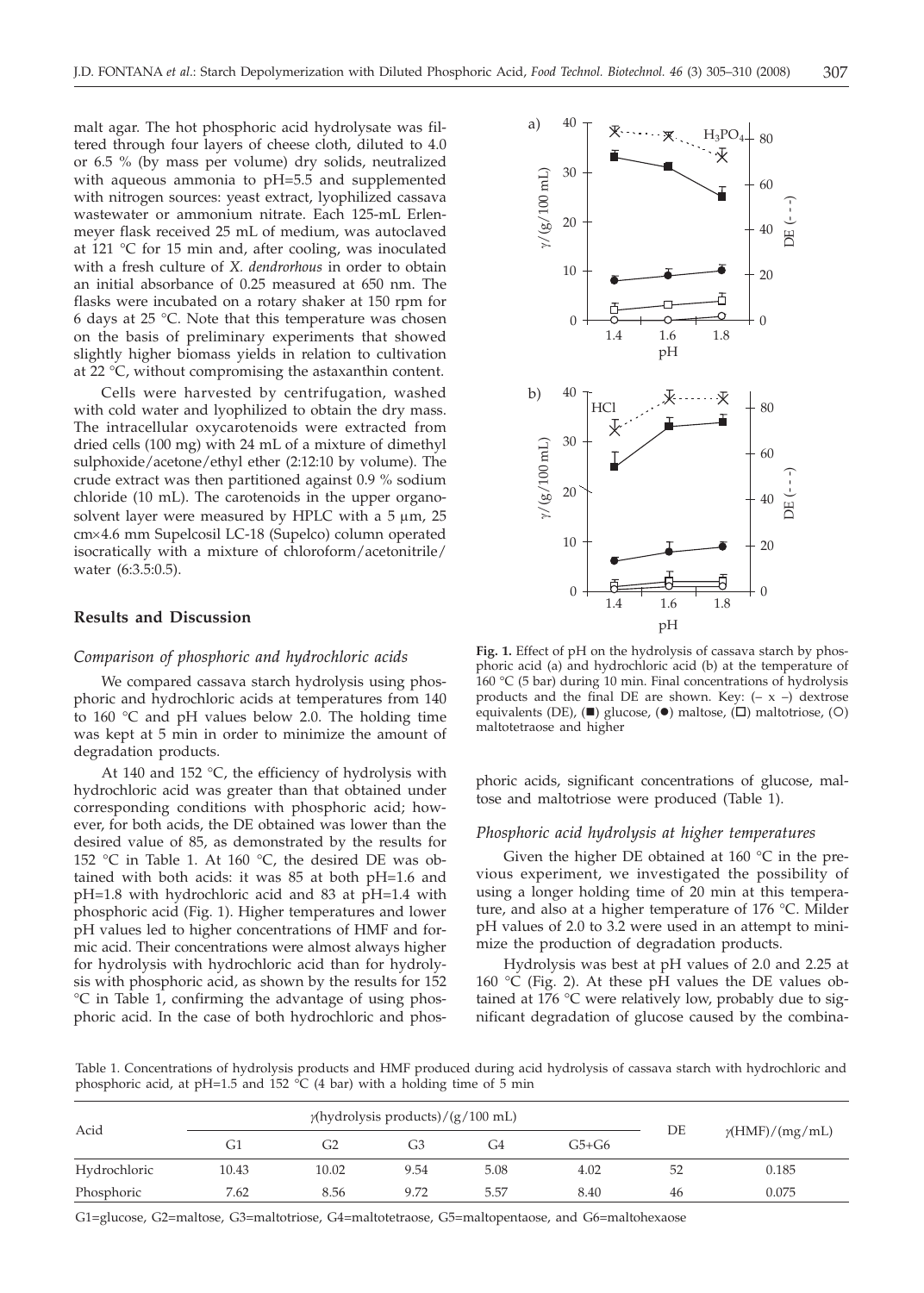

**Fig. 2.** Effect of milder pH on the hydrolysis of cassava starch with phosphoric acid at 160 °C (5 bar) during 20 min. Key:  $(-x -)$ dextrose equivalents (DE),  $(\blacksquare)$  glucose,  $(\lozenge)$  maltose,  $(\square)$  maltotriose, (O) maltotetraose and higher

tion of high temperature and low pH, as indicated by the high HMF levels in these hydrolysates (Table 2). Unfortunately, the concentrations of HMF in the hydroly-

Table 2. Hydroxymethyl furfural (HMF) production during phosphoric acid hydrolysis of cassava starch at 160 and 176 °C with a holding time of 20 min

|      | $\gamma$ (HMF)/(mg/mL) |                |  |  |  |  |
|------|------------------------|----------------|--|--|--|--|
| pH   | 160 °C (5 bar)         | 176 °C (8 bar) |  |  |  |  |
| 2.0  | 1.18                   | 4.34           |  |  |  |  |
| 2.25 | 0.70                   | 4.02           |  |  |  |  |
| 2.5  | 0.44                   | 3.10           |  |  |  |  |
| 2.75 | 0.42                   | 2.84           |  |  |  |  |
| 3.0  | 0.28                   | 2.04           |  |  |  |  |
| 3.2  |                        | 1.84           |  |  |  |  |

sates produced at the lower pH values at 160 °C were also relatively high (Table 2). The generation of HMF during hydrolysis and its negative impact on microbial growth in a subsequent fermentation of the syrup have already been reported (*9–12*), although the potential still remains to use these syrups generated under milder conditions, as we show in the next section.

# *Bioconversion of phosphoric acid hydrolysates to astaxanthin*

Our previous work (*1*) indicated the feasibility of bioconversion of phosphoric acid hydrolysates to oxycarotenoids but we had used yeast extract as the nitrogen source. We investigated the possibility of using cassava wastewater (CWW), a highly polluting material originating from the processing of cassava roots, to extract starch granules. Yeast extract and ammonium nitrate were also used for the purposes of comparison. Preliminary experiments had indicated the ability of *X. dendrorhous* to use maltosaccharides (results not shown), so we used the hydrolysate produced in the previous section at  $pH=2.75$ , with holding at 160 °C for 20 min, since, although this hydrolysate had a relatively high maltosaccharide content, its HMF content was low.

In the control cultures undertaken with yeast extract, higher yeast extract levels led to greater biomass concentrations, although the mass fraction of astaxanthin in the biomass decreased, reaching values as low as  $220 \mu g/g$ for a yeast extract concentration of 2.0  $g/L$  (Table 3). On the other hand, the biomass concentration also increased with increasing concentrations of CWW, but without any significant decrease in astaxanthin levels. In fact, the astaxanthin level was as high as 380  $\mu$ g/g for a CWW concentration of  $1.5$  g/L. Mass fraction of astaxanthin in the biomass was slightly higher (from 390 to 500  $\mu$ g/g) when various combinations of the supplements (yeast extract, CWW and  $NH<sub>4</sub>NO<sub>3</sub>$ ) were used. However, biomass con-

Table 3. Effects of treatments involving various nitrogen sources on growth and astaxanthin production. The hydrolysate for this experiment was produced at pH=2.75 and 160 °C (5 bar), with a 20-minute holding time

| Treatment                                                               | $\gamma$ (biomass)/(g/L) | $w$ (astaxanthin, biomass)/ $(\mu g/g)$ | $\gamma$ (astaxanthin)/(mg/L) |
|-------------------------------------------------------------------------|--------------------------|-----------------------------------------|-------------------------------|
| Hydrolysate*                                                            | 1.35                     | 232                                     | 0.31                          |
| $+1.0$ g/L yeast extract                                                | 7.33                     | 332                                     | 2.43                          |
| $+1.5$ g/L yeast extract                                                | 9.10                     | 229                                     | 2.09                          |
| $+2.0$ g/L yeast extract                                                | 10.45                    | 220                                     | 2.30                          |
| $+1.0$ g/L CWW                                                          | 4.59                     | 307                                     | 1.41                          |
| $+1.5$ g/L CWW                                                          | 6.07                     | 380                                     | 2.30                          |
| $+2.0$ g/L CWW                                                          | 7.55                     | 360                                     | 2.72                          |
| $+1.0$ g/L NH <sub>4</sub> NO <sub>3</sub>                              | 1.47                     | 309                                     | 0.46                          |
| $+1.5$ g/L NH <sub>4</sub> NO <sub>3</sub>                              | 1.14                     | 155                                     | 0.18                          |
| +2.0 $g/L$ NH <sub>4</sub> NO <sub>3</sub>                              | 1.02                     | 120                                     | 0.12                          |
| $+0.75$ g/L each yeast extract and CWW                                  | 8.05                     | 390                                     | 3.14                          |
| +0.75 g/L each yeast extract and NH <sub>4</sub> NO <sub>3</sub>        | 4.89                     | 496                                     | 2.42                          |
| $+0.75$ g/L each CWW and NH <sub>4</sub> NO <sub>3</sub>                | 4.40                     | 487                                     | 2.15                          |
| +0.05 $g/L$ each yeast extract, CWW and NH <sub>4</sub> NO <sub>3</sub> | 7.47                     | 447                                     | 3.34                          |

\*A volume of 4 mL of hydrolysate produced at pH=2.75 and 160 °C, with a holding time of 20 min, was added to 25 mL of water, giving a solution containing 6.5 g of maltooligosaccharides per 100 mL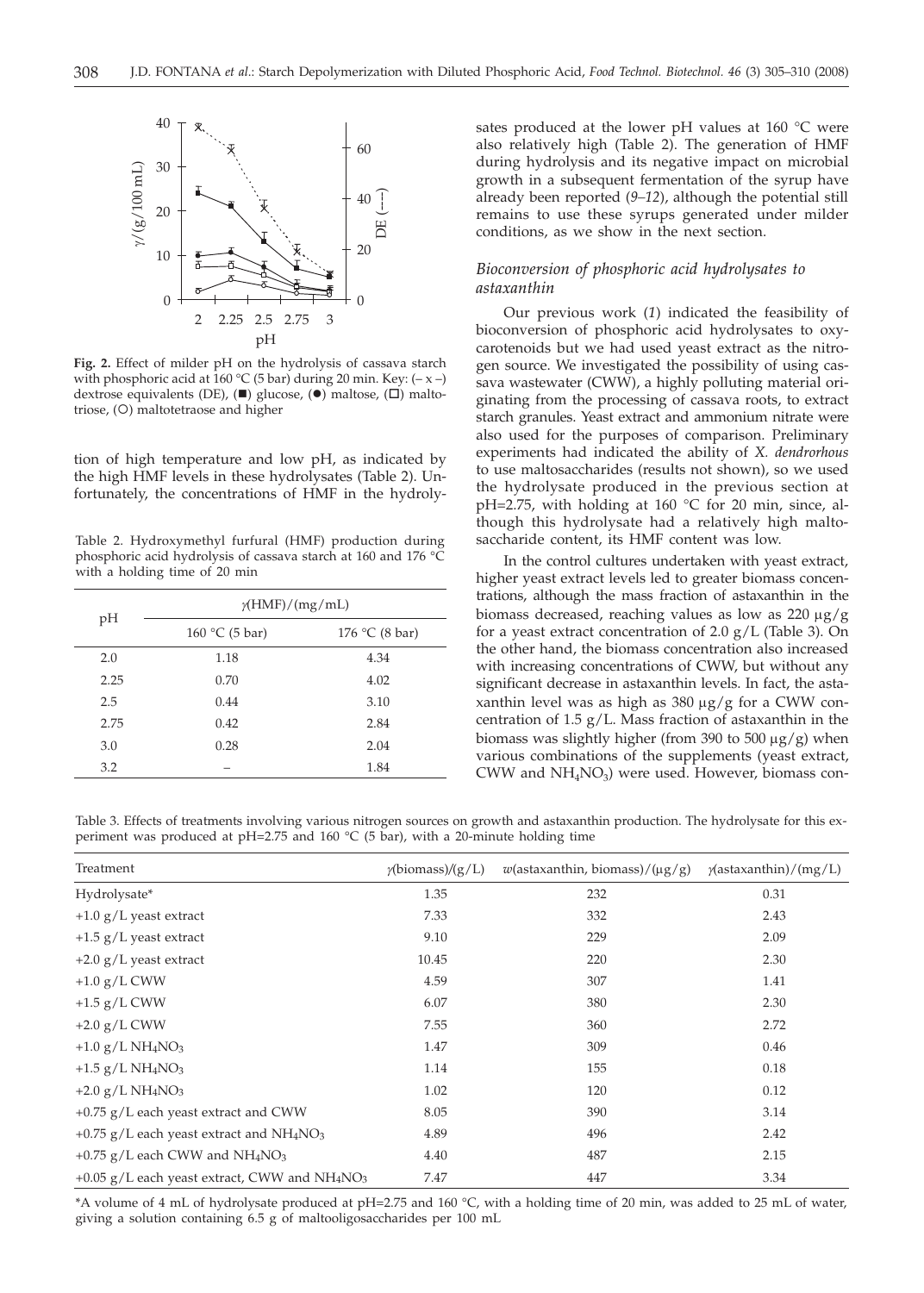centrations were not improved and in some cases fell significantly. In conclusion, in terms of overall astaxanthin yield, the culture with 2 g/L of CWW performed competitively, without the need for yeast extract.

Yeast biomass growth and astaxanthin production were followed in more detail. During the period of rapid growth, the mass fraction of astaxanthin in the biomass remained around 100 to 120  $\mu$ g/g (Fig. 3a). As growth slowed at 72 h, the astaxanthin mass fraction rose rapidly to over 350  $\mu$ g/g and continued to rise slowly during the stationary phase, reaching almost  $500 \mu g/g$ by 144 h. This behaviour of the astaxanthin mass fraction in biomass, combined with the growth profile, led to very low concentration of astaxanthin during the rapid growth phase, with a sudden spurt of production between 48 and 72 h, rising from less than 0.5 to around 2.5 mg/L. The concentration of astaxanthin then rose slowly to reach values of over 4 mg/L at 144 h.

During the culture, *X. dendrorhous* consumed all of the maltosugars from G2 to G6, which accounted for about 64 % of the initial reducing sugars (Fig. 3b). In fact, by 72 h, glucose was the only sugar still left in the medium. Its concentration at 144 h was further reduced



Fig. 3. Kinetics of growth and astaxanthin production from a 4 % (by mass) starch hydrolysate obtained at 160  $^{\circ}$ C (5 bar) at pH=3 for 20 min supplemented with 2.5 g/L of dried CWW and 0.5  $g/L$  of ammonium nitrate. Key: a) ( $\blacksquare$ ) biomass concentration, (O) astaxanthin concentration,  $(\triangle)$  mass fraction of astaxanthin in the dry biomass; b) free maltosugars concentration:  $(•)$  glucose, (O) maltose,  $(\Box)$  maltotriose,  $(x)$  maltotetraose and  $(\blacksquare)$  maltopentaose

to only 7 % of the total sugars fed at the beginning of the experiment. The ability of *X. dendrorhous* to use low DP maltosaccharides makes it an excellent candidate for cultivation on phosphorolysed starches. This ability is not common amongst yeasts and has not been noted previously for *X. dendrorhous* (*13*).

Our best production of 3.3 mg/L of astaxanthin (Table 3) is similar to the results of a cultivation done under similar conditions: Tinoi *et al*. (*14*) obtained a yield of 2.34 mg/L with a mass fraction of 497  $\mu$ g per g of biomass for a cultivation done in shake flasks with a medium containing glucose, malt extract and yeast extract. Since astaxanthin yields can increase significantly, to values around 20 mg/L, when *X. dendrorhous* is cultivated with high aeration (*15*), we can expect to improve astaxanthin yields on cassava starch hydrolysates supplemented with cassava wastewater in future experiments conducted in bioreactors.

## **Conclusions**

Diluted phosphoric acid can be used to produce high DE syrups from cassava starch solutions containing 30 % of total solids. It is probable that this process can also be applied to other starch sources. The syrups may find applications in the confectionery, food, and pharmaceutical industries and this innovation is subject of a patent request (*16*). In some cases the residual phosphate can be left in the final hydrolysate. For example, we have shown the potential for using phosphoric acid hydrolysates as fermentation feedstock by using them to produce oxycarotenoids from the red yeast *Xanthophyllomyces dendrorhous*. For this particular application the use of an inexpensive nitrogen source, cassava wastewater, was useful.

#### *Acknowledgements*

The authors thank the Brazilian Argentinean Center of Biotechnology of the Brazilian Government Science and Technology Ministry (CBAB/MCT), CNPq (National Scientific and Development Council) and Fundacao Araucaria-SETI-PR (Curitiba-PR) for financial support.

## **References**

- *1.* J.D. Fontana, M. Passos, M. Baron, S.V. Mendes, L.P. Ramos, Cassava starch maltodextrinization/monomerization through thermopressurized aqueos phosphoric acid hydrolysis, *Appl. Biochem. Biotechnol*. *91–93* (2001) 469–478.
- *2.* Z.L. Liu, P.J. Slininger, B.S. Dien, M.A. Berhow, C.P. Kurtzman, S.W. Gorsich, Adaptive response of yeasts to furfural and 5-hydroxymethylfurufural and new chemical evidence for HMF conversion to 2,5-bis-hydroxymethylfuran, *J. Ind. Microbiol. Biotechnol*. *31* (2004) 345–352.
- *3.* E.A. Johnson, M.J. Lewis, C.R. Grau, Pigmentation of egg yolks with astaxanthin from the yeast *Phaffia rhodozyma*, *Poultry Sci. 59* (1980) 1777–1782.
- *4.* T. Storebakken, M. Sørensen, B. Bjerkeng, S. Hiu, Utilization of astaxanthin from red yeast, *Xanthophyllomyces dendrorhous*, in rainbow trout, *Oncorhynchus mykiss*: Effects of enzymatic cell wall disruption and feed extrusion temperature, *Aquaculture, 236* (2004) 391–403.
- *5.* R.T.M. Baker, A.M. Pfeiffer, F.J. Schöner, L. Smith-Lemmon, Pigmenting efficacy of astaxanthin and canthaxanthin in